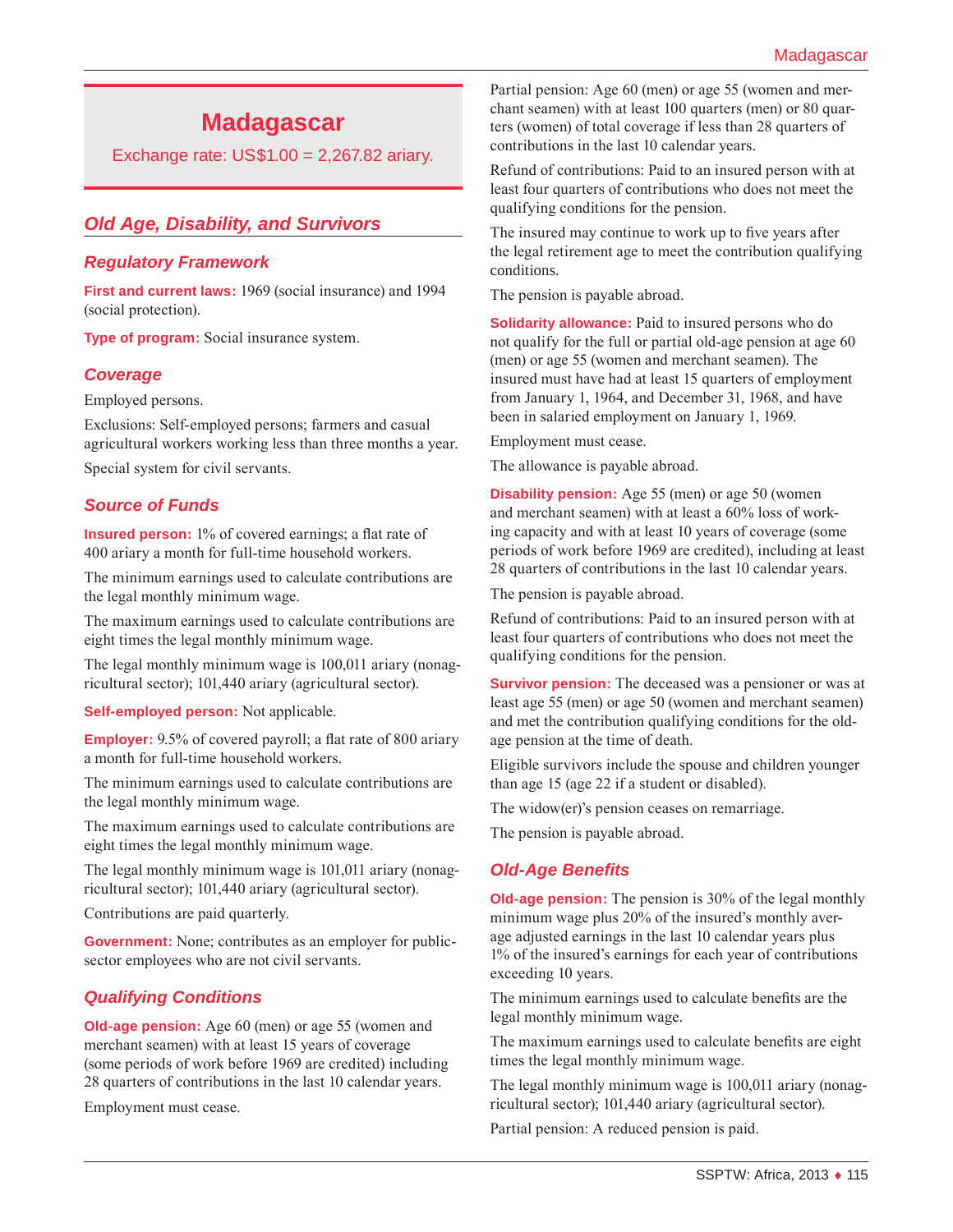### **Madagascar**

Dependent's supplement: 10% of the insured's pension is paid for a spouse older than age 59 (men) or age 54 (women and merchant seamen).

Special supplement: 5% of the pension is paid for workers awarded the bronze medal for long service at work; 10% for the silver medal.

The minimum pension is 60% of the legal monthly minimum wage including supplements.

The maximum pension is 40% of the maximum earnings used to calculate contributions (if supplements are not paid) or 75% of the insured's monthly average adjusted earnings in the last 10 calendar years (if supplements are paid).

The legal monthly minimum wage is 100,011 ariary (nonagricultural sector); 101,440 ariary (agricultural sector).

The insured may receive both the old-age pension and the work injury permanent disability pension. The total amount received is 100% of the higher pension plus 25% of the lower pension.

Pensions are paid quarterly.

Benefit adjustment: Benefits are adjusted according to increases in the legal minimum wage.

Refund of contributions: A lump sum of total contributions plus 2% annual interest a year is paid.

The minimum refund is 20,000 ariary.

**Solidarity allowance:** The annual allowance is 30% of 12 times the legal monthly minimum wage plus 10% of the insured's average annual earnings in the last five calendar years plus 1% of the insured's earnings for each four-quarter period of contributions.

The legal monthly minimum wage is 100,011 ariary (nonagricultural sector); 101,440 ariary (agricultural sector).

The allowance is paid quarterly.

Benefit adjustment: Benefits are adjusted according to increases in the legal minimum wage.

### *Permanent Disability Benefits*

**Disability pension:** The pension is 80% of the old-age pension that would have been paid if the insured had worked until the pensionable age.

Dependent's supplement: 10% of the insured's pension is paid for a spouse older than age 59 (men) or age 54 (women and merchant seamen).

Special supplement: 5% of the pension is paid for workers awarded the bronze medal for long service at work; 10% for the silver medal.

The minimum pension is 60% of the legal monthly minimum wage, including supplements.

The legal monthly minimum wage is 100,011 ariary (nonagricultural sector); 101,440 ariary (agricultural sector).

If the insured is no longer capable of work and is eligible for both the disability pension and the work injury permanent disability pension, only the higher pension is paid.

Benefit adjustment: Benefits are adjusted according to increases in the legal monthly minimum wage.

Refund of contributions: A lump sum of total contributions plus 2% annual interest a year is paid.

The minimum refund is 20,000 ariary.

### *Survivor Benefits*

**Survivor pension:** 30% of the old-age or disability pension the deceased received or was entitled to receive is paid to an unemployed widow(er); 15% if the widow(er) is employed or receiving a pension.

Pensions are paid quarterly.

**Orphan's pension:** 15% of the old-age or disability pension the deceased received or was entitled to receive is paid for each of the first two orphans; 10% for each additional orphan; 20% for each full orphan.

All survivor benefits combined must not exceed 85% of the pension the deceased received or was entitled to receive.

Benefit adjustment: Benefits are adjusted according to increases in the legal minimum wage.

### *Administrative Organization*

Ministry of Civil Service, Labor, and Social Legislation provides general supervision.

National Social Insurance Fund ([http://www.cnaps.mg\)](http://www.cnaps.mg) administers the program.

# *Sickness and Maternity*

### *Regulatory Framework*

**First law:** 1952.

**Current laws:** 1963 (family benefits) and 1994 (social protection).

**Type of program:** Social insurance system. Maternity benefits only.

#### *Coverage*

Employed women, including household and salaried agricultural workers.

Exclusions: Self-employed persons; casual agricultural workers working less than three months a year.

#### *Source of Funds*

**Insured person:** None.

**Self-employed person:** Not applicable.

**Employer:** See source of funds under Family Allowances.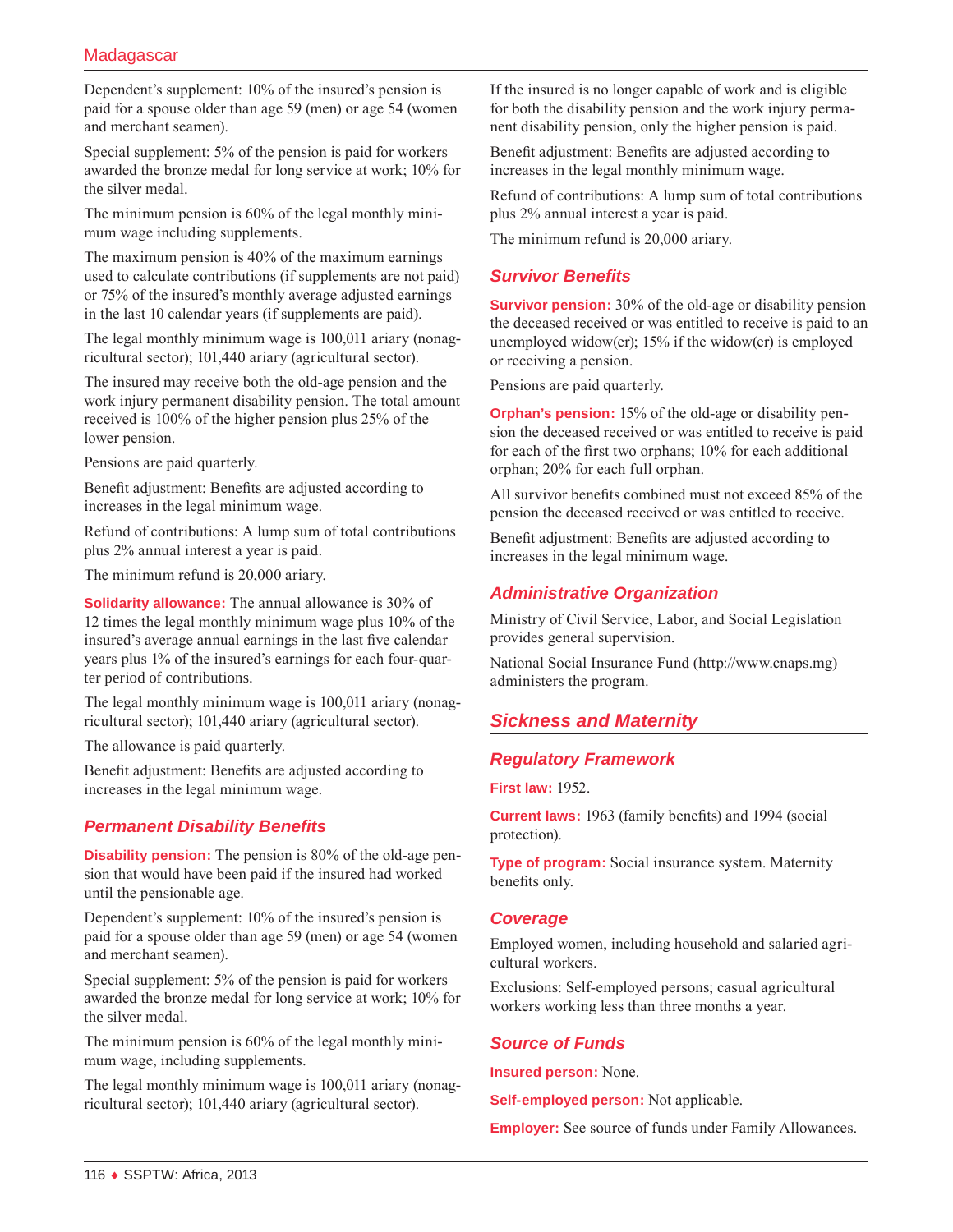#### **Government:** None.

#### *Qualifying Conditions*

**Cash sickness benefits:** No statutory benefits are provided. (The labor code requires employers to provide paid sick leave to employees).

**Cash maternity benefits:** The insured must have at least six consecutive months of insured employment with at least 20 days or 134 hours of work a month.

#### *Sickness and Maternity Benefits*

**Sickness benefit:** No statutory benefits are provided. (The labor code requires employers to provide paid sick leave to employees.)

**Maternity benefit:** 50% of the insured's last wage is paid for six weeks before and eight weeks after (up to 11 weeks if there are complications arising from pregnancy or childbirth) the expected date of childbirth. The benefit is paid in two equal amounts (three if there are complications).

The minimum monthly earnings used to calculate benefits are the legal monthly minimum wage.

The legal monthly minimum wage is 100,001 ariary (nonagricultural sector); 101,440 ariary (agricultural sector).

If the insured does not qualify for maternity benefits, the employer pays 50% of earnings for up to 14 weeks of maternity leave.

### *Workers' Medical Benefits*

Insured women are reimbursed for the cost of medical care during pregnancy and childbirth, up to 5,000 ariary. (The labor code requires employers to provide certain medical services to employees).

#### *Dependents' Medical Benefits*

**Medical benefits for dependents:** Some maternity and child health and welfare services are provided under Family Allowances. (The labor code requires employers to provide certain medical services to employees' dependents).

#### *Administrative Organization*

Ministry of Civil Service, Labor, and Social Legislation provides general supervision.

National Social Insurance Fund ([http://www.cnaps.mg\)](http://www.cnaps.mg) administers the program.

### *Work Injury*

#### *Regulatory Framework*

#### **First law:** 1925.

**Current laws:** 1963 (work injury) and 1994 (social protection).

**Type of program:** Social insurance system.

#### *Coverage*

Employed persons. Exclusions: Self-employed persons. Special system for civil servants.

#### *Source of Funds*

**Insured person:** None.

**Self-employed person:** Not applicable.

**Employer:** 1.25% of covered payroll; 1% for salaried casual agricultural workers; a lump-sum monthly contribution of 385 ariary for full-time household workers; 1% of annual covered earnings for cooperative members; 1.5% of tobacco grower's annual base earnings for each cultivated hectare for tobacco growers.

The minimum earnings used to calculate contributions are the legal monthly minimum wage.

The maximum earnings used to calculate contributions are eight times the legal monthly minimum wage.

The legal monthly minimum wage is 100,011 ariary (nonagricultural sector); 101,440 ariary (agricultural sector).

Contributions are paid quarterly. Cooperative members and tobacco growers pay contributions annually.

**Government:** None; contributes as an employer for publicsector employees who are not civil servants.

#### *Qualifying Conditions*

**Work injury benefits:** There is no minimum qualifying period.

#### *Temporary Disability Benefits*

The daily benefit is 66.7% of the insured's daily average earnings in the last 30 days before the disability began. The benefit is paid monthly from the day after the disability began until full recovery or certification of permanent disability.

The maximum daily benefit is 1,200 ariary.

Benefit adjustment: If the disability lasts more than three months, benefits may be adjusted according to the growth in wages.

#### *Permanent Disability Benefits*

**Permanent disability pension:** If the insured is assessed with a total disability,  $100\%$  of the insured's monthly average earnings in the 12 months before the disability began is paid.

The minimum earnings used to calculate benefits are 1.4 times the legal monthly minimum wage.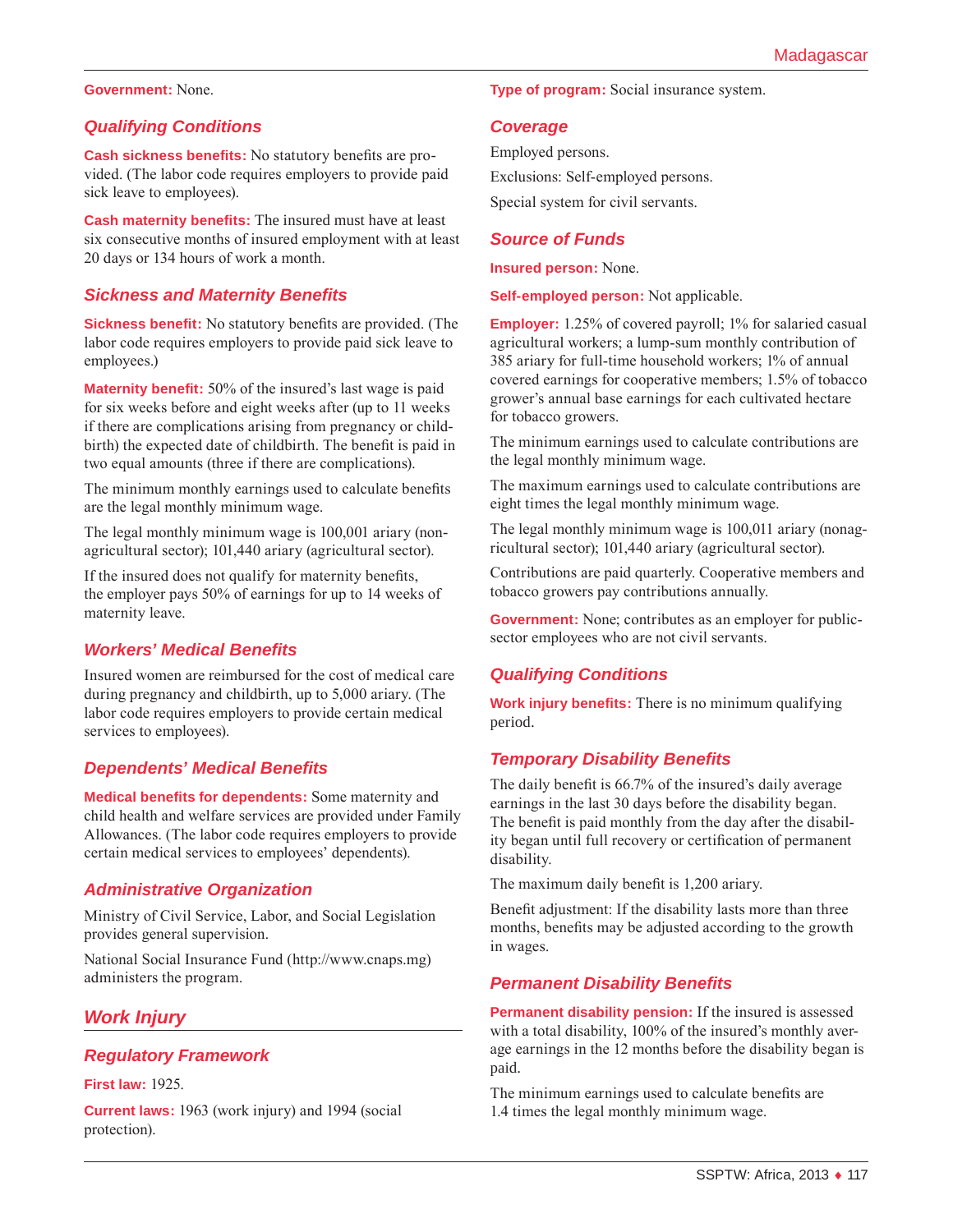The maximum earnings used to calculate benefits are 16 times the legal monthly minimum wage.

For earnings exceeding four times the legal monthly minimum wage, 33.3% of these earnings are used to calculate benefits.

The legal monthly minimum wage is 100,011 ariary (nonagricultural sector); 101,440 ariary (agricultural sector).

Constant-attendance supplement: If the insured requires the constant attendance of others to perform daily functions, 40% of the disability pension is paid. The supplement must not be less than the legal monthly minimum wage.

Partial disability: If the assessed degree of disability is 10% or more, the benefit is the insured's average insurable annual earnings multiplied by 0.5 for each degree of assessed disability from 10% to 50%, plus average insurable annual earnings multiplied by 1.5 for each degree of assessed disability greater than 50%.

If the assessed degree of disability is 10% or more, the minimum earnings used to calculate benefits are 1.4 times the legal monthly minimum wage.

The legal monthly minimum wage is 90,235 ariary (nonagricultural sector); 91,520 ariary (agricultural sector).

The partial disability pension is paid quarterly. If the assessed degree of disability is 75% or more, the pension can be paid monthly; if the assessed degree of disability is less than 10%, a lump sum of the average annual insured earnings multiplied by 0.5 for each degree of assessed disability is paid.

The partial and total disability pensions may be partially converted to a lump sum after receiving the pension for three years.

The insured may receive both the old-age pension and the work injury permanent disability pension. The total amount received is 100% of the higher pension plus 25% of the lower pension.

Benefit adjustment: Benefits are adjusted according to increases in the legal minimum wage.

### *Workers' Medical Benefits*

Benefits include medical and surgical care, hospitalization, medicine, appliances, transportation, and rehabilitation.

### *Survivor Benefits*

**Survivor pension:** 30% of the deceased's monthly average earnings in the 12 months before the disability began is paid to a widow(er).

**Orphan's pension:** 15% of the deceased's monthly average earnings in the 12 months before the disability began is paid for each of the first two orphans younger than age 15 (age 19 if an apprentice, age 22 if a student or disabled) and 10% for each additional orphan; 20% for each full orphan.

**Dependent parent's and grandparent's pension:** 10% of the deceased's average earnings is paid for each dependent parent or grandparent, up to 30%.

The minimum earnings used to calculate benefits are 1.4 times the legal monthly minimum wage.

The maximum earnings used to calculate benefits are 16 times the legal monthly minimum wage.

For earnings exceeding four times the legal monthly minimum wage, 33.3% of these earnings are used to calculate benefits.

The legal monthly minimum wage is 100,011 ariary (nonagricultural sector); 101,440 ariary (agricultural sector).

All survivor benefits combined must not exceed 85% of the deceased's earnings used to calculate benefits.

Pensions are paid quarterly.

**Funeral grant:** A lump sum of 20,000 ariary is paid.

Benefit adjustment: Pensions are adjusted according to increases in the legal minimum wage.

### *Administrative Organization*

Ministry of Civil Service, Labor, and Social Legislation provides general supervision.

National Social Insurance Fund ([http://www.cnaps.mg\)](http://www.cnaps.mg) administers the program.

# *Family Allowances*

### *Regulatory Framework*

**First law:** 1952.

**Current laws:** 1963 (family benefits) and 1994 (social protection).

**Type of program:** Employment-related system.

#### *Coverage*

Employed workers who are residents of Madagascar or France.

Unemployed workers are covered for up to six months under certain conditions.

Exclusions: Self-employed persons; farmers and casual agricultural workers working less than three months a year.

Special system for civil servants.

### *Source of Funds*

**Insured person:** None.

**Self-employed person:** Not applicable.

**Employer:** 2.25% of covered payroll; a flat rate of 692 ariary a month for full-time household workers.